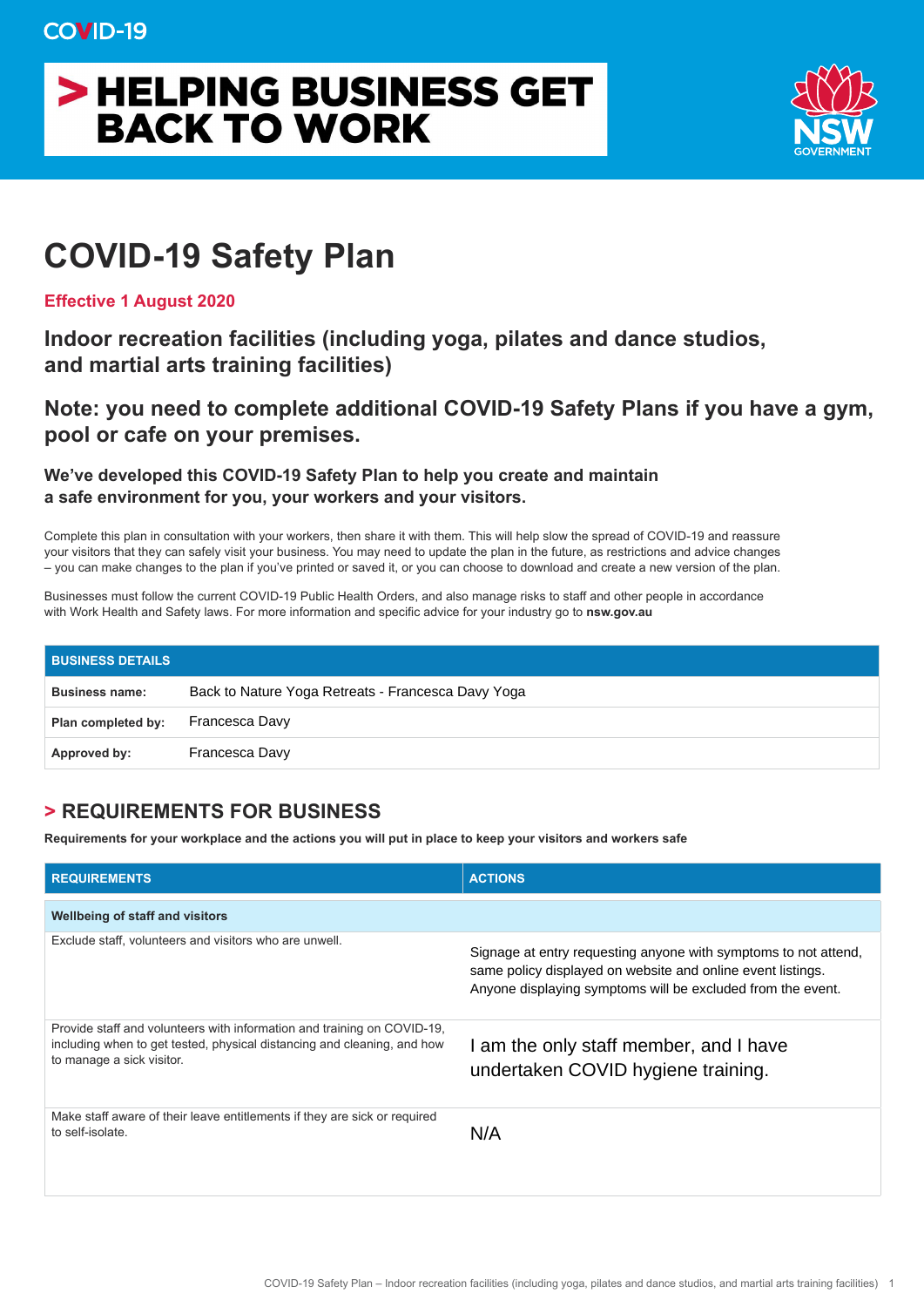| Wellbeing of staff and visitors                                                                                                           |                                                                                                                      |  |  |  |
|-------------------------------------------------------------------------------------------------------------------------------------------|----------------------------------------------------------------------------------------------------------------------|--|--|--|
| Display conditions of entry (website, social media, venue entry).                                                                         | Signage at entry with conditions of entry, same policy<br>displayed on website and online event listings.            |  |  |  |
| Ensure COVID-19 Safety Plans are in place, where relevant, for:<br>Indoor gyms<br>$\bullet$<br>Swimming pools<br>• Restaurants and cafes. | N/A - all venues where Francesca Davy Yoga retreats<br>and classes are held also have their own COVID safe<br>plans. |  |  |  |

| <b>REQUIREMENTS</b>                                                                                                                                                                                                                                                                                                                                                                                                                                                 | <b>ACTIONS</b>                                                                                                                                                                                                                                                                     |
|---------------------------------------------------------------------------------------------------------------------------------------------------------------------------------------------------------------------------------------------------------------------------------------------------------------------------------------------------------------------------------------------------------------------------------------------------------------------|------------------------------------------------------------------------------------------------------------------------------------------------------------------------------------------------------------------------------------------------------------------------------------|
| <b>Physical distancing</b>                                                                                                                                                                                                                                                                                                                                                                                                                                          |                                                                                                                                                                                                                                                                                    |
| Ensure the number of people in a facility does not exceed one person<br>per 4 square metres (excluding staff).                                                                                                                                                                                                                                                                                                                                                      | Base venue capacity (75sqm) 18 people max per class.<br>Star Hall venue capacity (75sqm) 18 people max per class.<br>Planet Fitness Belmont (100sqm) 20 people max per class.<br>Other venues and retreat locations vary and will comply with 4sqm per person or 20 people<br>max. |
| Ensure sport and recreation activities have no more than 20 participants,<br>plus the instructor and any assistants, per space that complies with one<br>participant per 4 square metres. There may be multiple classes in a room<br>if there is sufficient space to accommodate this, and if the classes remain<br>separate with start and end times staggered to minimise crowding. Ensure<br>participants maintain 1.5 metres physical distance where practical. | Base venue capacity (75sqm) 18 people max per class.<br>Star Hall venue capacity (75sqm) 18 people max per class.<br>Planet Fitness Belmont (100sqm) 20 people max per class.<br>Other venues and retreat locations vary and will comply with 4sqm per person or<br>20 people max. |
| Ensure any spectators comply with 1.5 metres physical distance where<br>practical, such as through staggered seating. Household contacts are not<br>required to distance.                                                                                                                                                                                                                                                                                           | No spectators                                                                                                                                                                                                                                                                      |
| Ensure communal facilities such as showers, change rooms and<br>lockers have strategies in place to reduce crowding and promote<br>physical distancing.                                                                                                                                                                                                                                                                                                             | Signage in toilets with capacity limits provided by the<br>venues. Soap water and hand towels and sanitiser<br>provided by venues. Other communal facilities are closed.                                                                                                           |
| Where practical, stagger the use of communal facilities. Strongly<br>encourage visitors to shower/change at home where possible.                                                                                                                                                                                                                                                                                                                                    | Signage in toilets with capacity limits provided by the<br>venues. Soap water and hand towels and sanitiser<br>provided by venues. Other communal facilities are closed.                                                                                                           |
| Reduce crowding wherever possible and promote physical distancing with<br>markers on the floor, including where people are asked to queue.                                                                                                                                                                                                                                                                                                                          | Yoga mat placement marked out on floor -<br>premeasured                                                                                                                                                                                                                            |
| Have strategies in place to manage gatherings that may occur<br>immediately outside the premises.                                                                                                                                                                                                                                                                                                                                                                   | Attendees are requested to immediately leave<br>following class and not to remain on site.                                                                                                                                                                                         |
| Use telephone or video platforms for essential staff meetings<br>where practical.                                                                                                                                                                                                                                                                                                                                                                                   | N/A                                                                                                                                                                                                                                                                                |
| Review regular business deliveries and request contactless delivery and<br>invoicing where practical.                                                                                                                                                                                                                                                                                                                                                               | N/A                                                                                                                                                                                                                                                                                |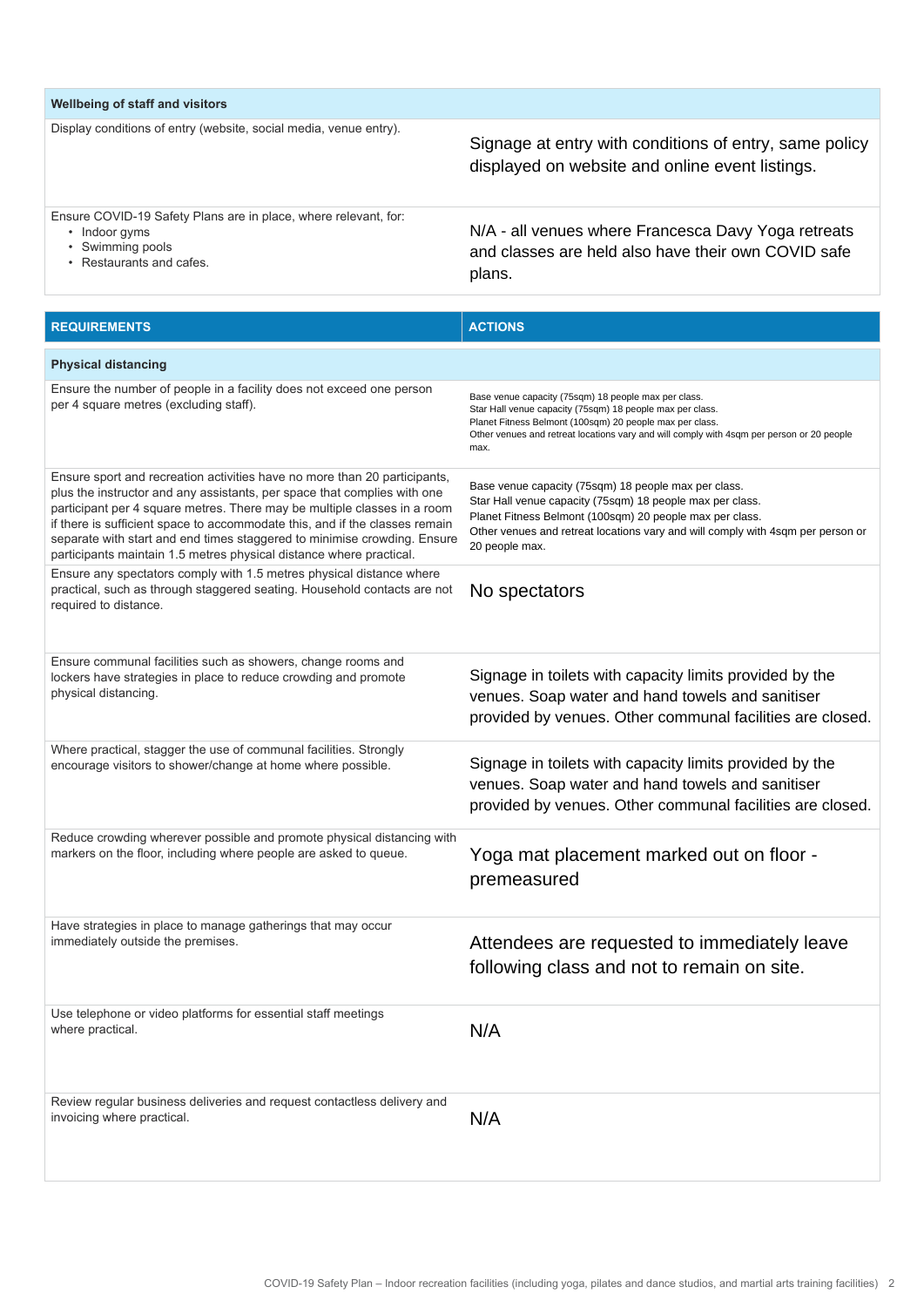| <b>REQUIREMENTS</b>                                                                                                                                                                                                                                                  | <b>ACTIONS</b>                                                                                                                                                                                                                                        |  |  |  |
|----------------------------------------------------------------------------------------------------------------------------------------------------------------------------------------------------------------------------------------------------------------------|-------------------------------------------------------------------------------------------------------------------------------------------------------------------------------------------------------------------------------------------------------|--|--|--|
| <b>Hygiene and cleaning</b>                                                                                                                                                                                                                                          |                                                                                                                                                                                                                                                       |  |  |  |
| Adopt good hand hygiene practices.                                                                                                                                                                                                                                   | Sanitiser and hand washing facilities available at the<br>venues. Francesca Davy Yoga is also providing<br>sanitiser on entry for all attendees.                                                                                                      |  |  |  |
| Ensure hand sanitiser is accessible at the venue entry and throughout the<br>facility or ground.                                                                                                                                                                     | Sanitiser and hand washing facilities available at the<br>venues. Francesca Davy Yoga is also providing<br>sanitiser on entry for all attendees.                                                                                                      |  |  |  |
| Ensure bathrooms are well stocked with hand soap and paper towels or<br>hand dryers. Consider providing visual aids above hand wash basins to<br>support effective hand washing.                                                                                     | Signage in toilets with capacity limits and hand washing instructions<br>provided by the venues. Soap water and hand towels and sanitiser<br>provided by venues. Other communal facilities are closed.                                                |  |  |  |
| Encourage visitors to bring their own water bottles, sweat towels<br>and equipment.                                                                                                                                                                                  | Yoga students are to bring their own mats and equipment or removable<br>equipment coverings. Shared equipment, if required, is disinfected after<br>every use. There is also 1 week gap between any use of shared equipment.                          |  |  |  |
| Clean frequently used indoor hard surface areas, including children's play<br>areas, at least daily; first with detergent and water, and then disinfect.<br>Clean frequently touched areas and surfaces, including in communal<br>facilities, several times per day. | Before and after every class all frequently touched<br>areas and surfaces, including communal facilities are<br>wiped down and disinfected.                                                                                                           |  |  |  |
| Clean areas used for high intensity cardio classes with detergent and<br>disinfectant after each use.                                                                                                                                                                | No high intensity cardio. Breathing exercises are limited<br>to gentle breathing. Floor is disinfected before and after<br>each class.                                                                                                                |  |  |  |
| Reduce sharing of equipment (including hire equipment) where<br>practical and ensure these are cleaned with detergent and disinfectant<br>between use.                                                                                                               | Yoga students are to bring their own mats and equipment or removable<br>equipment coverings. Shared equipment, if required, is disinfected after<br>every use. There is also 1 week gap between any use of shared equipment.                          |  |  |  |
| Ensure there is accessible detergent/disinfectant and gloves for visitors to<br>use, should they wish.                                                                                                                                                               | Sanitiser and hand washing facilities available at the<br>venues. Francesca Davy Yoga is also providing<br>sanitiser on entry for all attendees.                                                                                                      |  |  |  |
| Disinfectant solutions need to be maintained at an appropriate strength<br>and used in accordance with the manufacturers' instructions.                                                                                                                              | All sanitiser and disinfectants provided are at<br>hospital grade or at least 60% alcohol                                                                                                                                                             |  |  |  |
| Staff are to wear gloves when cleaning and wash hands thoroughly<br>before and after with soap and water.                                                                                                                                                            | Staff are aware of and will follow all necessary<br>safety precautions when cleaning.                                                                                                                                                                 |  |  |  |
| Encourage contactless payment options.                                                                                                                                                                                                                               | Cash payments are put directly into a container with no secondary touching.<br>Online payments for retreats. Direct deposits also available. Dedicated<br>entry marshal has gloves and sanitiser at entry to collect money and<br>register attendees. |  |  |  |